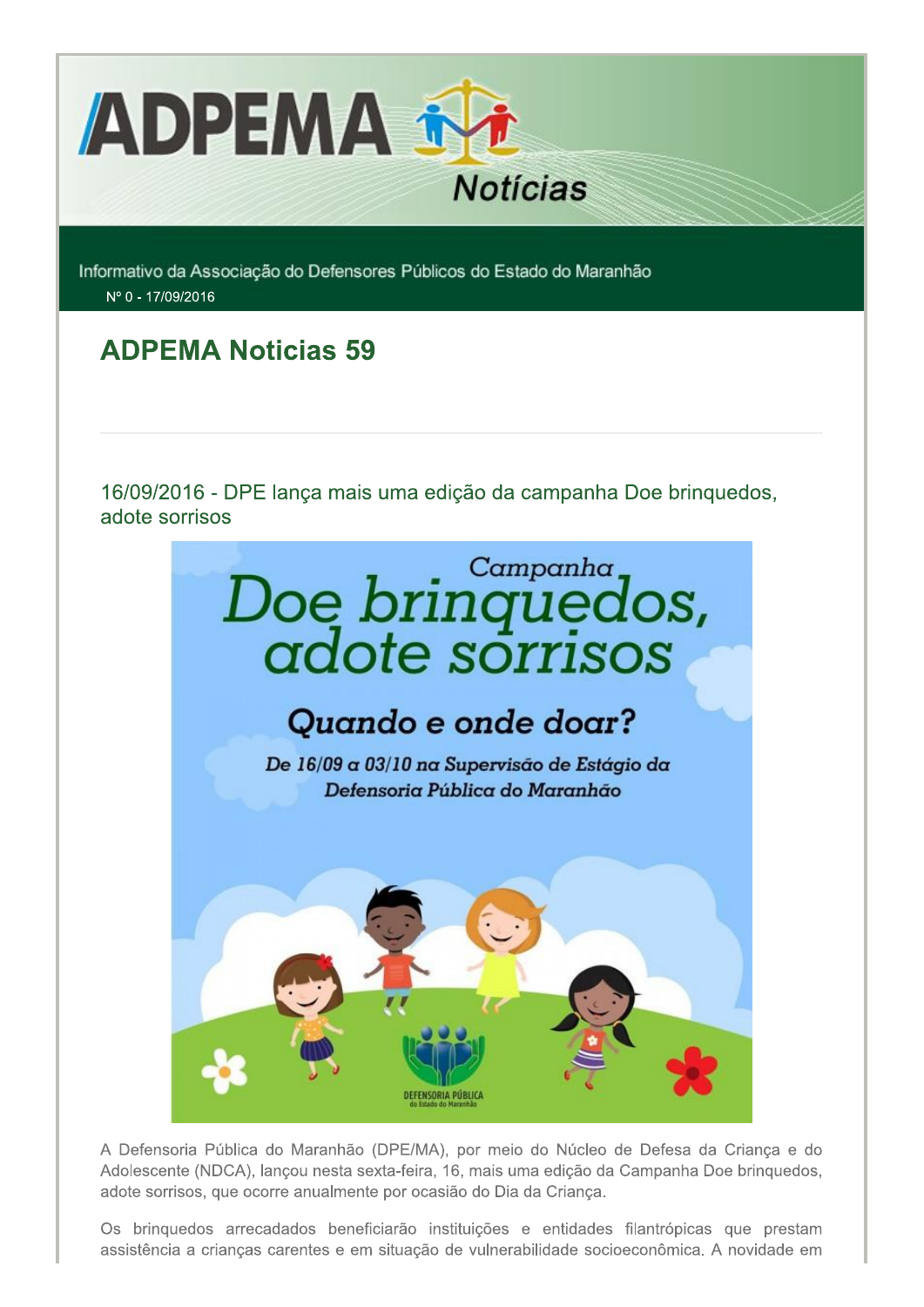2016 é a inclusão de entidades que atendem a crianças com necessidades especiais.

A exemplo dos anos anteriores, a Campanha, coordenada pelo Núcleo Psicossocial e pelo Comitê Gestor Interno do GesPública, no âmbito da Defensoria, mobilizará defensores, servidores, estagiários e terceirizados com atuação na sede e nas unidades de atendimentos da instituição em São Luis, São José de Ribamar, Paço do Lumiar e Raposa, que poderão doar até o dia 03 de outubro. A entrega deve ser feita na Supervisão de Estágio, localizada na sede da instituição.

De acordo com a coordenadora do Núcleo Psicossocial da DPE/MA, a assistente social Silene Ferreira Gomes de Brito, o evento irá beneficiar crianças das unidades I e II da Escola de Cegos, da Casa de Apoio às Crianças com Câncer, da Fundação Antônio Jorge Dino, da Casa Sonho de Criança e da Escola João Mohana.

A campanha será encerrada no dia 11 de outubro, com o lançamento do projeto Acolhimento em Foco, fruto de convênio entre a instituição e a Secretaria Municipal da Crianca e Assistência Social (Semcas), por meio do Conselho Municipal da Criança e do Adolescente (CMA). O objetivo é garantir direitos de crianças e adolescentes em situação de abrigamento.

Fonte: ASCOM/DPE MA

15/09/2016 - Iniciativa intitulada ?Defensoria Pública do Maranhão Indo Até Você? é colocada em prática pelo Núcleo Regional de Lago da Pedra/MA



Na presente data (14/09), o Núcleo Regional da Defensoria Pública de Lago da Pedra/MA colocou em prática a iniciativa intitulada "Defensoria Pública do Maranhão Indo Até Você".

O Defensor Público Alex Pacheco Magalhães juntamente com sua equipe, fizeram diligências e visitas em três regiões do Município de Lago da Pedra/MA, cuidando de questões complexas de atuação defensorial.

A primeira situação verificada foi acerca de caso envolvendo direito de vizinhança de 11 (onze) imóveis, inúmeras famílias e o direito de passagem de águas ao esgoto público na Rua Deputado José Machado, bairro Rodoviária, neste Município. O problema já se arrastava por meses, mas através da atuação extrajudicial da Defensoria foi possível sanar o conflito existente.

O segundo caso, evidenciado na Rua Senador Vitorino Freire, no bairro Vila da Paz, neste Município, tratando-se de direito de vizinhança e de passagem forçada, está sendo devidamente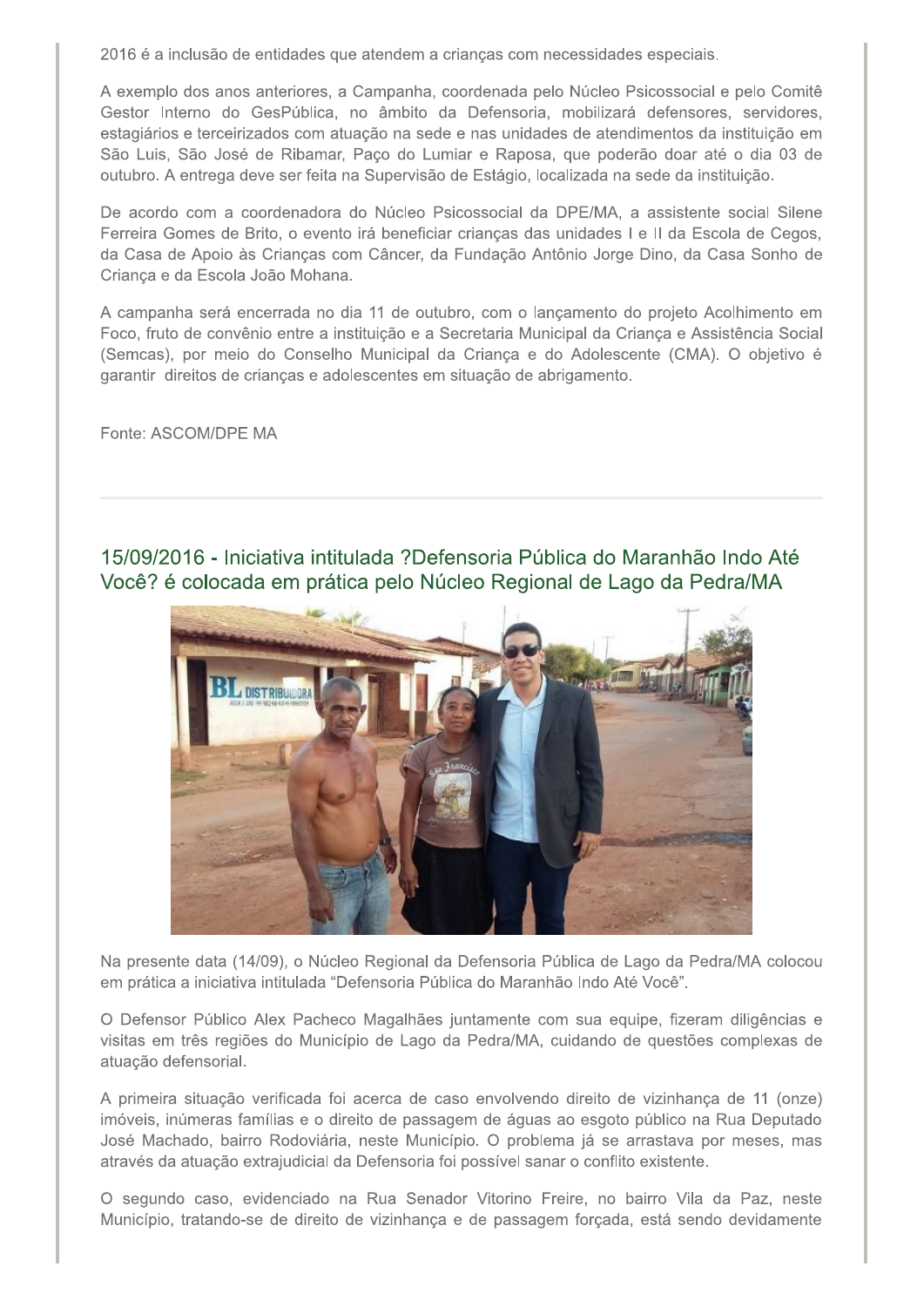acompanhado pela Defensoria Pública de Lago da Pedra/MA, envolvendo problemas enfrentados por muitos moradores, estes satisfatoriamente sendo assistidos.

Na terceira visita, diante do Relatório encaminhado pelo Centro de Referência Especializado de Assistência Social (CREAS) do Município, o Defensor Alex constatou que a situação das pessoas com deficiência, mãe e filho, residentes na Quadra 54, nas proximidades do antigo campo de aviação, no bairro Vieira Neto, neste Município, já apresenta avanços significativos, o que anteriormente era marcado pelo total descaso do Poder Público.

Segundo o Defensor Alex Magalhães, "é preciso conhecer a realidade de cada assistido de perto e ao vivo, saindo da comum zona de conforto. Isso faz toda a diferença na nossa atuação, pois levamos esperança para essas pessoas hipossuficientes e vulneráveis".

Dessa forma, o Núcleo Regional de Lago da Pedra/MA visa através dessa atuação promover as medidas extrajudiciais ou judiciais necessárias para garantir o direito dos cidadãos. "A Defensoria Pública do Maranhão irá até você", completa o Defensor Alex.

15/09/2016 - Defensor Associado da ADPEMA é selecionado para etapa final de processo de seleção para intercâmbio no Chile.



A ANADEP sorteou nesta sexta-feira (9) o nome de quatro defensores públicos para participar da seleção final para o Programa de Intercâmbio promovido pelo Bloco dos Defensores Públicos Oficiais do Mercosul (BLODEPM), que ocorrerá em Santiago (Chile), de 17 a 21 de outubro. O foco do estágio é a área penal. O Programa terá como objetivo fortalecer o modelo da Defensoria Pública por meio da troca de experiências e conhecimentos.

Os selecionados, em ordem alfabética, são:

Mário Sérgio Moura dos Santos (MA)

Monique Cruz (AM)

Odyle Cardoso Serejo Gomes (RN)

Rivana Barreto Ricarte de Oliveira (AC)

A lista dos candidatos será enviada ao Bloco, que fará a seleção final. O resultado final será divulgado no dia 20 de setembro. A partir daí, os candidatos terão até o dia 28 de setembro para confirmar sua inscrição junto à organização do BLODEPM. As despesas com passagem, hospedagem, deslocamento e alimentação são de responsabilidade do candidato.

**Datas importantes:**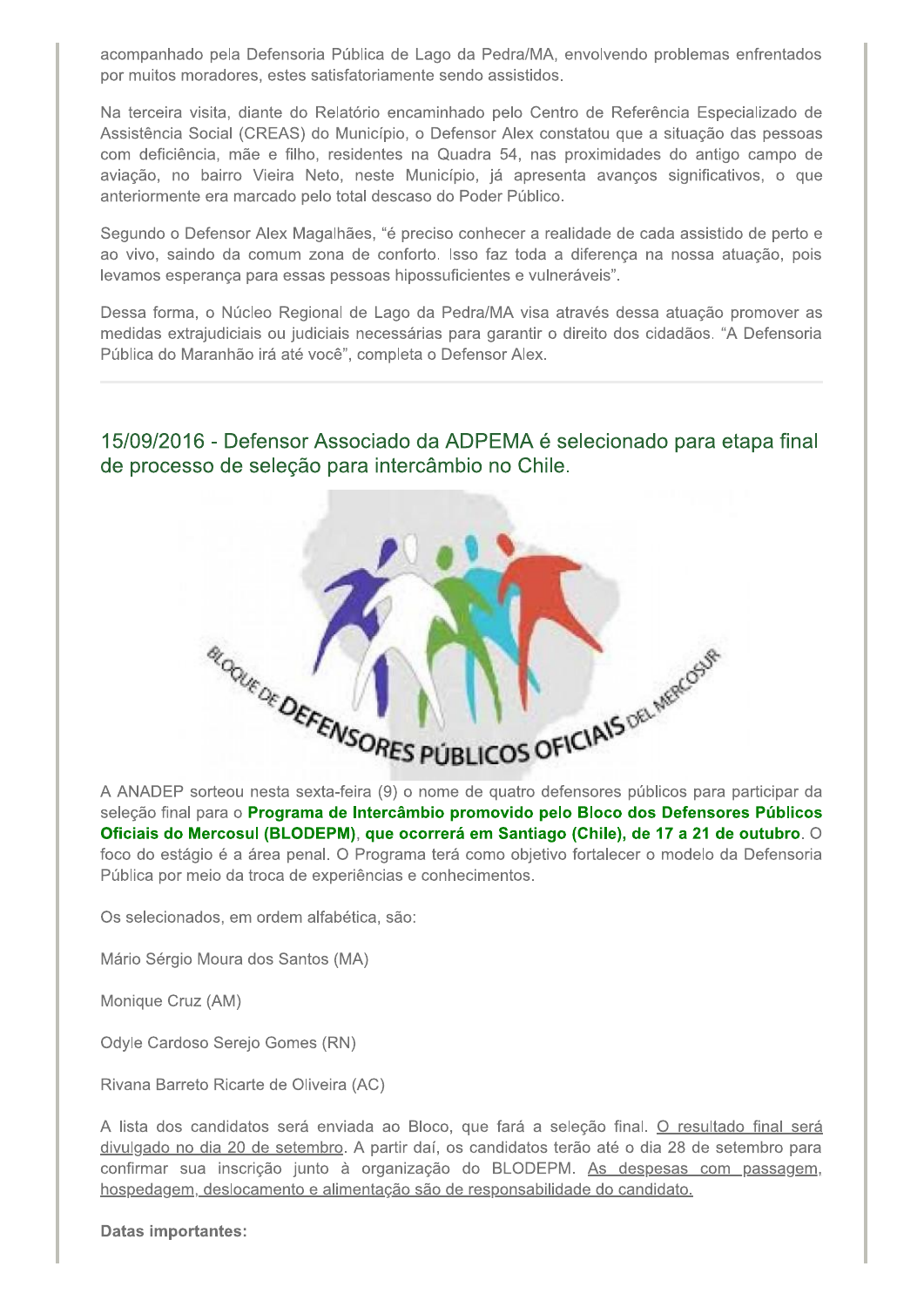A confirmação da inscrição: 28 de setembro de 2016;

O candidato deverá chegar em Santiago no 16 de outubro. Seu retorno será a partir do dia 22/10.

Entrega do relatório final aos organizadores: 07 de novembro de 2016. Fonte: Ascom/ANADEP



## 15/09/2016 - Defensores Públicos Associados iniciam forca-tarefa na área de execução penal em Imperatriz

Durante duas semanas, a Defensoria Pública do Maranhão (DPE/MA) realizará forca-tarefa, na região tocantina, com vistas a atender todos os mais de 500 presos provisórios e já sentenciados que estão custodiados na Penitenciária Regional de Imperatriz e na Unidade Prisional de Ressocialização local. Participam da atuação concentrada sete defensores públicos, que serão coordenados pelo defensor público Bruno Dixon de Almeida Maciel, titular do Núcleo de Execução Penal (NEP).

As atividades, iniciadas nesta segunda-feira (12), foram internas, havendo a realização de análises processuais e de peticionamentos, onde os defensores públicos Bruno Dixon, com atuação em São Luís; Arthur Moura Costa, Edson Gabriel Zamba, Nívea Roberta Viégas, Suellen Weber Imbriani, titularizados no núcleo regional de imperatriz; além de Thiago Manoel Amin e Erick Railson Reis Castro, que atuam respectivamente em Itapecuru e Coroatá, verificaram possíveis providências para serem tomadas, incluindo possíveis pedidos de progressão de regime, habeas corpus, soma de penas, livramento condicional, indulto, comutação de pena, remição de pena, dentre outras providências. Sobre a importância da realização da força-tarefa, Bruno Dixon, coordenador dos trabalhos, frisou que esse modelo de ação contribui para o saneamento de irregularidades processuais, permitindo também que os internos sejam cientificados da sua situação processual, bem como dos pedidos formulados em seu favor, garantindo os direitos previstos na Lei de Execução Penal e na Constituição Federal, além de favorecer a pacificação do sistema penitenciário.